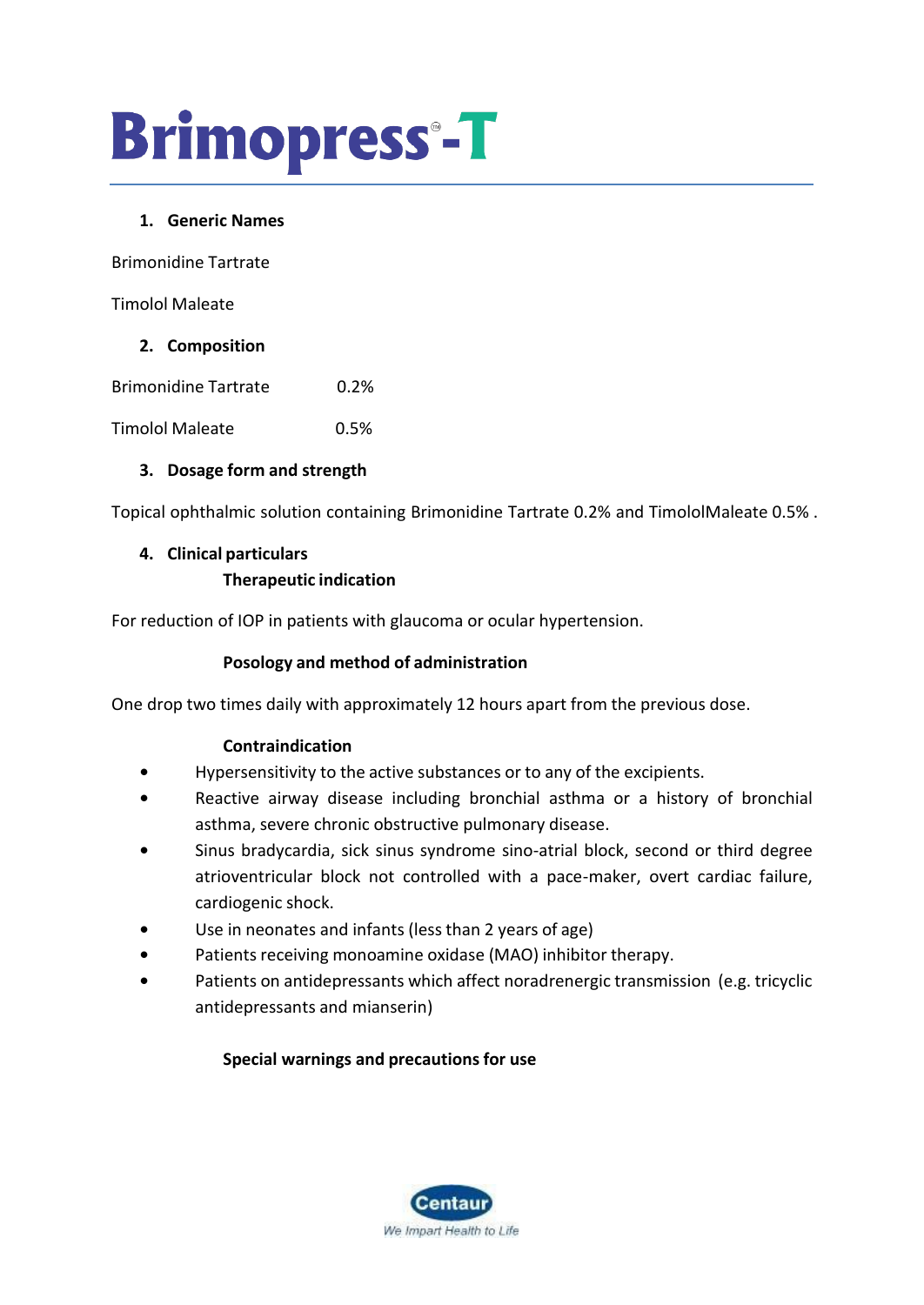Potentiation of Respiratory Reactions Including Asthma

BRIMOPRESS-T contains timolol maleate; and although administered topically can be absorbed systemically; hence the same types of adverse reactions found with systemic administration of beta-adrenergic blocking agents may occur with topical administration. severe respiratory reactions including death due to bronchospasm in patients with asthma have been reported following systemic or ophthalmic administration of timolol maleate

**•** Cardiac Failure

Sympathetic stimulation may be essential for support of the circulation in individuals with diminished myocardial contractility, and its inhibition by betaadrenergic receptor blockade may precipitate more severe failure. In patients without a history of cardiac failure, continued depression of the myocardium with beta-blocking agents over a period of time can, in some cases, lead to cardiac failure. At the first sign or symptom of cardiac failure, BRIMOPRESS-T should be discontinued.

**•** Obstructive Pulmonary Disease

Patients with chronic obstructive pulmonary disease (e.g., chronic bronchitis, emphysema) of mild or moderate severity, bronchospastic disease, or a history of bronchospastic disease [other than bronchial asthma or a history of bronchial asthma, in which BRIMOPRESS-T is contraindicated should, in general, not receive beta-blocking agents.

**•** Potentiation of Vascular Insufficiency

BRIMOPRESS-T may potentiate syndromes associated with vascular insufficiency. BRIMOPRESS-T should be used with caution in patients with depression, cerebral or coronary insufficiency, Raynaud's phenomenon, orthostatic hypotension, or thromboangiitisobliterans.

**•** Increased Reactivity to Allergens

While taking beta-blockers, patients with a history of atopy or a history of severe anaphylactic reactions to a variety of allergens may be more reactive to repeated accidental,diagnostic, or therapeutic challenge with such allergens. Such patients may be unresponsive to the usual doses of epinephrine used to treat anaphylactic reactions.

**•** Potentiation of Muscle Weakness

Beta-adrenergic blockade has been reported to potentiate muscle weakness consistent with certain myasthenic symptoms (e.g., diplopia, ptosis, and generalized weakness). Timolol has been reported rarely to increase muscle weakness in some patients with myasthenia gravis or myasthenic symptoms.

**•** Masking of Hypoglycemic Symptoms in Patients with Diabetes Mellitus

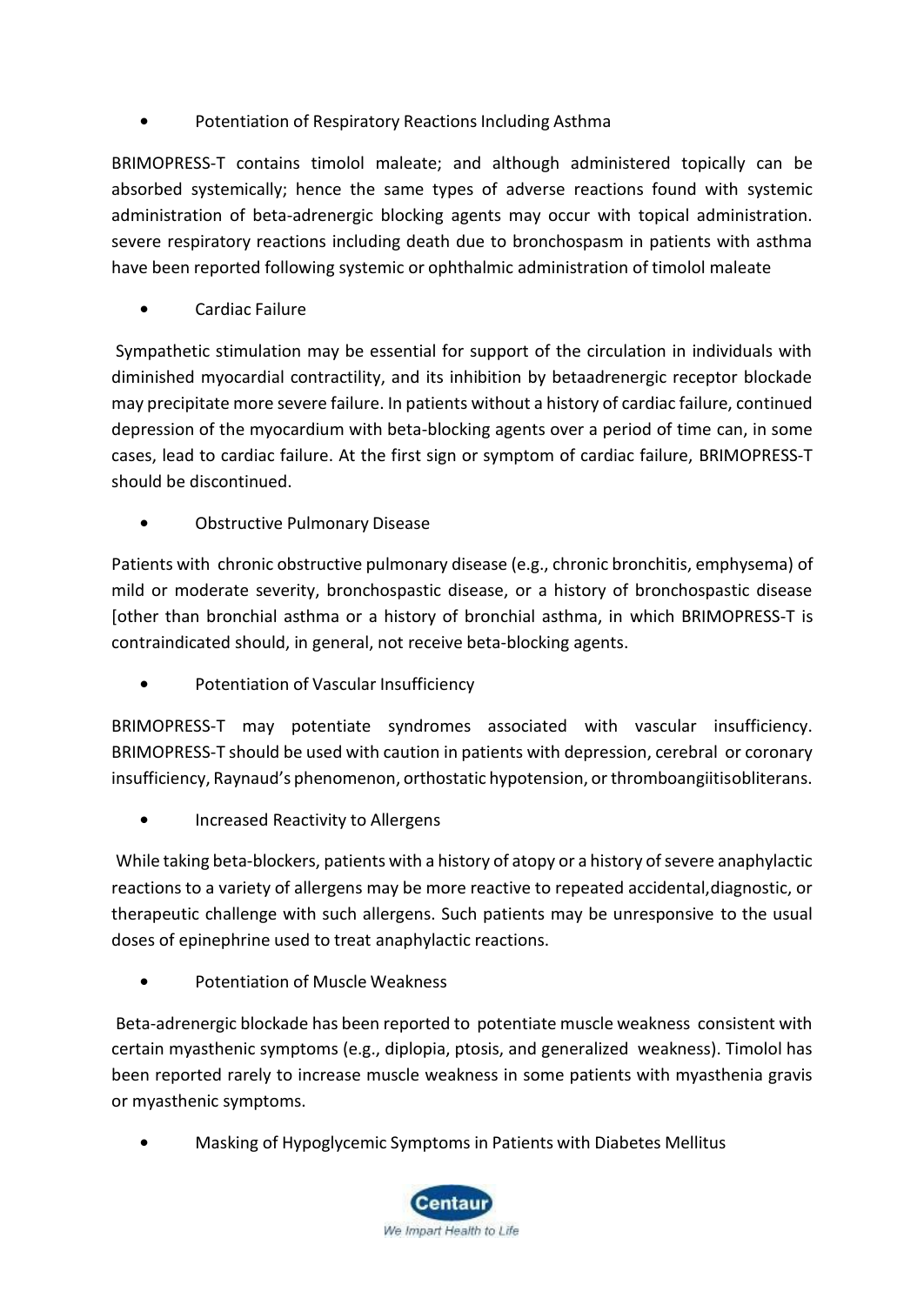Beta-adrenergic blocking agents should be administered with caution in patients subject to spontaneous hypoglycemia or to diabetic patients (especially those with labile diabetes) who are receiving insulin or oral hypoglycemic agents. Betaadrenergic receptor blocking agents may mask the signs and symptoms of acute hypoglycemia.

**•** Masking of Thyrotoxicosis

Beta-adrenergic blocking agents may mask certain clinical signs (e.g., tachycardia) of hyperthyroidism. Patients suspected of developing thyrotoxicosis should be managed carefully to avoid abrupt withdrawal of betaadrenergic blocking agentsthat might precipitate a thyroid storm.

**•** Ocular Hypersensitivity

Ocular hypersensitivity reactions have been reported with brimonidine tartrate ophthalmic solutions 0.2%, with some reported to be associated with an increase in intraocular pressure

**•** Impairment of Beta-adrenergically Mediated Reflexes During Surgery

Beta-adrenergic receptor blockade impairs the ability of the heart to respond to betaadrenergically mediated reflex stimuli. This may augment the risk of general anesthesia in surgical procedures. Some patients receiving beta-adrenergic receptor blocking agents have experienced protracted severe hypotension during anesthesia. Difficulty in restarting and maintaining the heartbeat has also been reported. For these reasons, in patients undergoing elective surgery, some authorities recommend gradual withdrawal of betaadrenergic receptor blocking agents.

# **Drug interactions**

- **•** Antihypertensives/cardiac glycosides may lower blood pressure.
- **•** Concomitant use with systemic beta-blockers may potentiate systemic betablockade.
- **•** Oral or intravenous calcium antagonists may cause atrioventricular conduction disturbances, left ventricular failure, and hypotension.
- **•** Catecholamine-depleting drugs may have additive effects and produce hypotension and/or marked bradycardia.
- **•** Use with CNS depressants may result in an additive or potentiating effect.
- **•** Digitalis and calcium antagonists may have additive effects in prolonging atrioventricular conduction time.
- **•** CYP2D6 inhibitors may potentiate systemic beta-blockade.
- **•** Tricyclic antidepressants may potentially blunt the hypotensive effect of systemic clonidine.
- **•** Monoamine oxidase inhibitors may result in increased hypotension.

# **Use in special population**

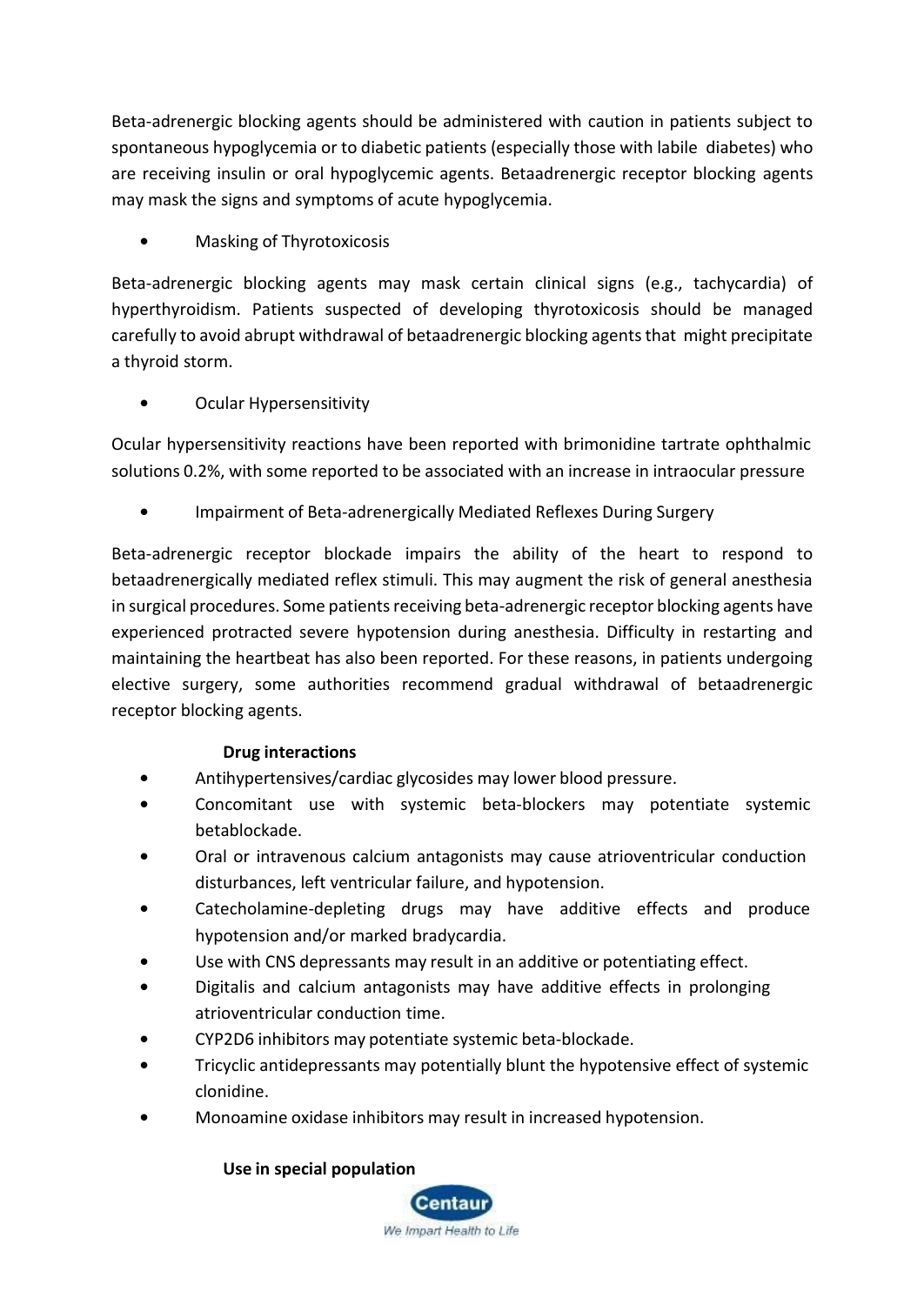- Pediatric: The safety and effectiveness of BRIMOPRESS-T have not been studied in pediatric patients below the age of 2 years. BRIMOPRESS-T is not recommended for use in pediatric patients under the age of 2 years
- Geriatric: No overall differences in safety or effectiveness have been observed between elderly and other adult patients.
- Liver impairment: BRIMOPRESS T has not been studied in patients with hepatic impairment.
- Renal failure: BRIMOPRESS T has not been studied in patients with renal impairment. The effect of dialysis on Brimonidine pharmacokinetics in patients with renal failure is not known
- Pregnancy and lactation: Pregnancy Category C: Teratogenicity studies have been performed in animals. There are no adequate and well-controlled studies in pregnant women; however, in animal studies, brimonidine crossed the placenta and entered into the fatal circulation to a limited extent. Because animal reproduction studies are not always predictive of humanresponse, BRIMOPRESS-T should be used during pregnancy only if the potential benefit to the mother justifies the potential risk to the foetus.

Timolol has been detected in human milk following oral and ophthalmic drug administration. It is not known whether brimonidine tartrate is excreted in human milk, although in animal studies, brimonidine tartrate has been shown to be excreted in breast milk. Because of the potential for serious adverse reactions from BRIMOPRESS-T in nursing infants, a decision should be made whether to discontinue nursing or to discontinue the drug, taking into account the importance of the drug to the mother.

# **Effects on ability to drive and use machine**

Patients should be cautioned against engaging in activities requiring complete mental alertness, and motor coordination such as operating machinery until their response to BRIMOPRESS-T is known.

# **Undesirable effects**

Following are the adverse reactions: Eye pain, Eye irritation, Visual impairment, Ocular hyperaemia, Vision blurred, Eye pruritus, Dry eye.

#### **Overdose**

There have been reports of inadvertent over dosage with timolol ophthalmic solution resulting in systemic effects similar to those seen with systemic betaadrenergic blocking agents such as dizziness, headache, shortness of breath, bradycardia, bronchospasm, and

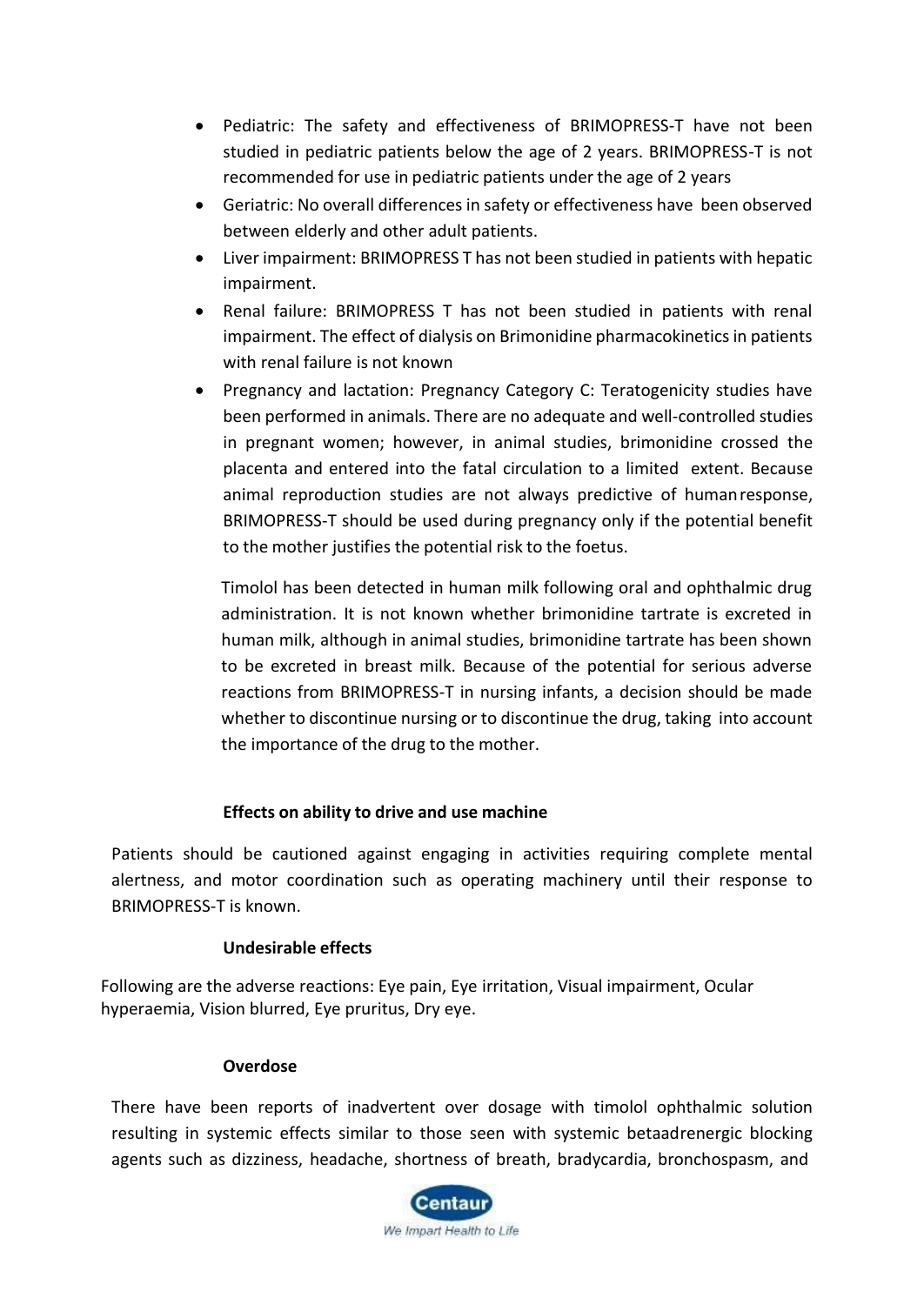cardiac arrest. Very limited information exists on accidental ingestion of brimonidine in adults alone or in combination. Symptoms of brimonidine overdose have been reported in neonates, infants, and children receiving brimonidine ophthalmic solutions as part of medical treatment of congenital glaucoma or by accidental oral ingestion. Treatment of an oral overdose includes supportive and symptomatic therapy; a patent airway should be maintained.

# **5. Pharmacological properties Mechanism of action**

Brimonidine is a relatively selective alpha-2 adrenergic receptor agonist with a peak ocular hypotensive effect occurring at two hours post-dosing. Fluor photometric studies in animals and humans suggest that Brimonidine tartrate has a dual mechanism of action by reducing aqueous humor production and increasing Uveosceleral outflow.

The precise mechanism of the ocular hypotensive action of TIMOLOL is not clearly established at this time. Tonography and fluorophotometry studies in man suggest that its predominant action may be related to reduce aqueous formation. However, in some studies a slight increase in outflow facility was also observed. TIMOLOL ophthalmic solution, when applied topically on the eye, has the action of reducing elevated as well as normal intraocular pressure, whether or not accompanied by glaucoma.

# **Pharmacodynamic properties**

Brimonidine Tartrate has a peak ocular hypotensive effect occurring at two hours post- dosing. Elevated IOP presents a major risk factor in glaucomatous field loss. The higher the level of IOP, the greater the likelihood of optic nerve damage and visual field loss. Brimonidine tartrate has the action of lowering intraocular pressure with minimal effect on cardiovascular and pulmonary parameters

Timolol maleate combines reversibly with a part of the cell membrane, the beta-adrenergic receptor, and thus inhibits the usual biologic response that would occur with stimulation of that receptor. This specific competitive antagonism blocks stimulation of the beta- adrenergic receptors by catecholamines having beta-adrenergic stimulating (agonist) activity, whether these originate from an endogenous or exogenous source. Reversal of this

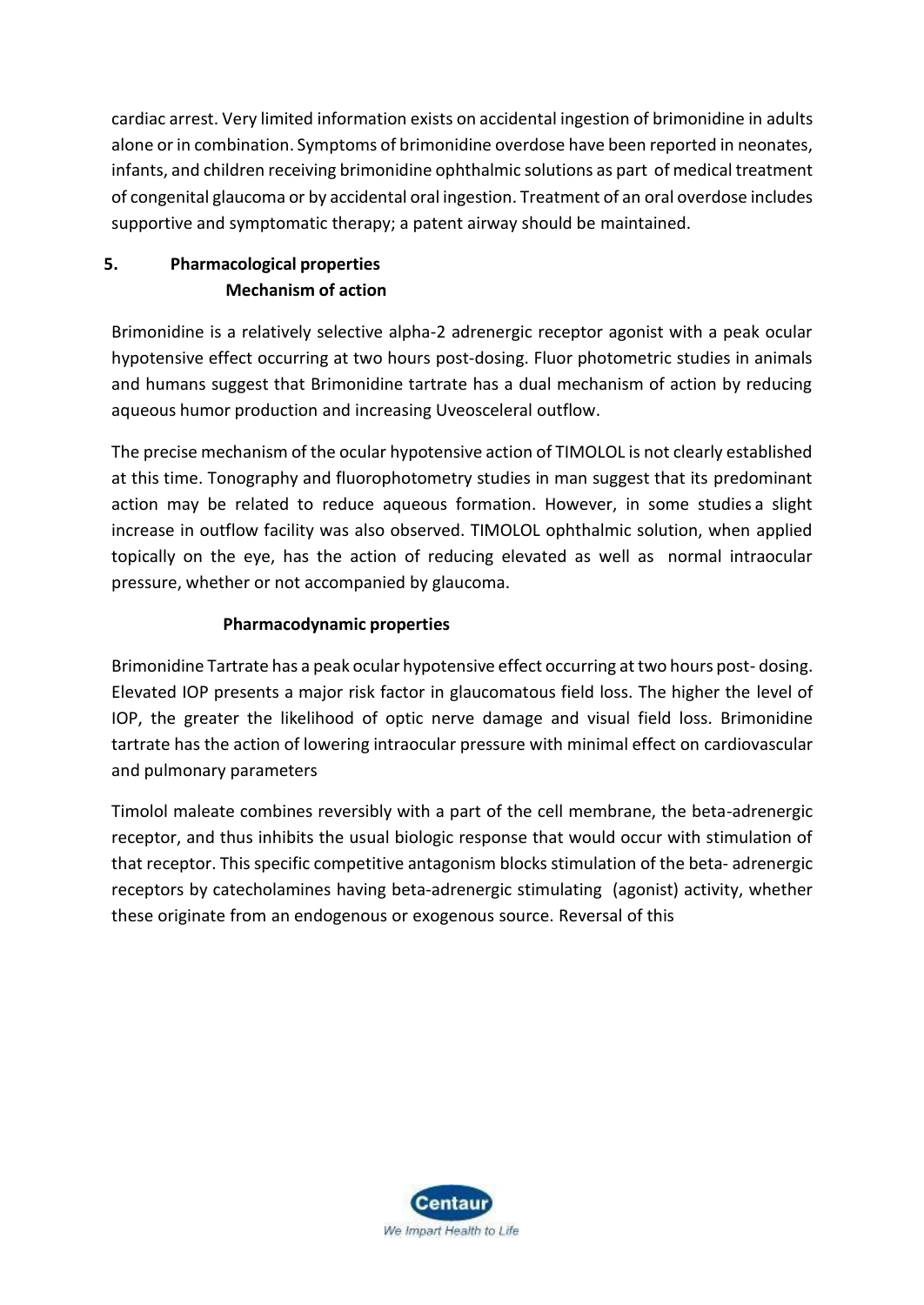blockade can be accomplished by increasing the concentration of the agonist, which will restore the usual biologic response.

Beta-adrenergic receptor blockade reduces cardiac output in both healthy subjects and patients with heart disease. In patients with severe impairment of myocardial function betaadrenergic receptor blockade may inhibit the stimulatory effect of the sympathetic nervous system necessary to maintain adequate cardiac function.

Beta-adrenergic receptor blockade in the bronchi and bronchioles results in increased airway resistance from unopposed parasympathetic activity. Such an effect in patients with asthma or other bronchospastic conditions is potentially dangerous.

The precise mechanism of action of timolol maleate in lowering intraocular pressure is not clearly established at this time although a fluorescein study and tonography studies indicate that the predominant action may be related to reduced aqueous formation. However, in some studies a slight increase in outflow facility was also observed.

# **Pharmacokinetic properties**

After ocular administration of a 0.1% solution, plasma concentrations peaked within 1 to 4 hours and declined with a systemic half-life of approximately 3 hours. The protein binding of Brimonidine has not been studied. In humans brimonidine is extensively metabolized by the liver. Urinary excretion is the major route of elimination of brimonidine and its metabolites. Approximately 87% of an orally-administered radioactive dose of brimonidine was eliminated within 120 hours, with 74% found in the urine

Timolol is almost completely absorbed from the gastrointestinal tract but is subject to moderate first-pass metabolism. Peak plasma concentrations occur about 1 to 2 hours after a dose. Low concentrations are also found in plasma after use as eye drops. Timolol has low to moderate lipid solubility. Protein binding is reported to be low. Timolol crosses theplacenta and is distributed into breast milk. A plasma half-life of 4 hours has been reported. Timolol is extensively metabolised in the liver, the metabolites being excreted in the urine with some unchanged Timolol. Timolol is not removed by haemodialysis.

# **6. Nonclinical properties**

# **Animal Toxicology or Pharmacology**

6-month ocular/systemic study in rabbits and the 1-year ocular/systemic study in monkeys with 0.2, 0.5, and 0.8% brimonidine ophthalmic formulations showed no ocular or organ toxicity. The highest concentration of 0.8% used in rabbits and monkeys resulted in plasma drug concentrations of 95 (Cmax) and 10 (C2hr) times, respectively, higher than those seen in humans following topical dosing. Dose-related transient exaggerated pharmacologic

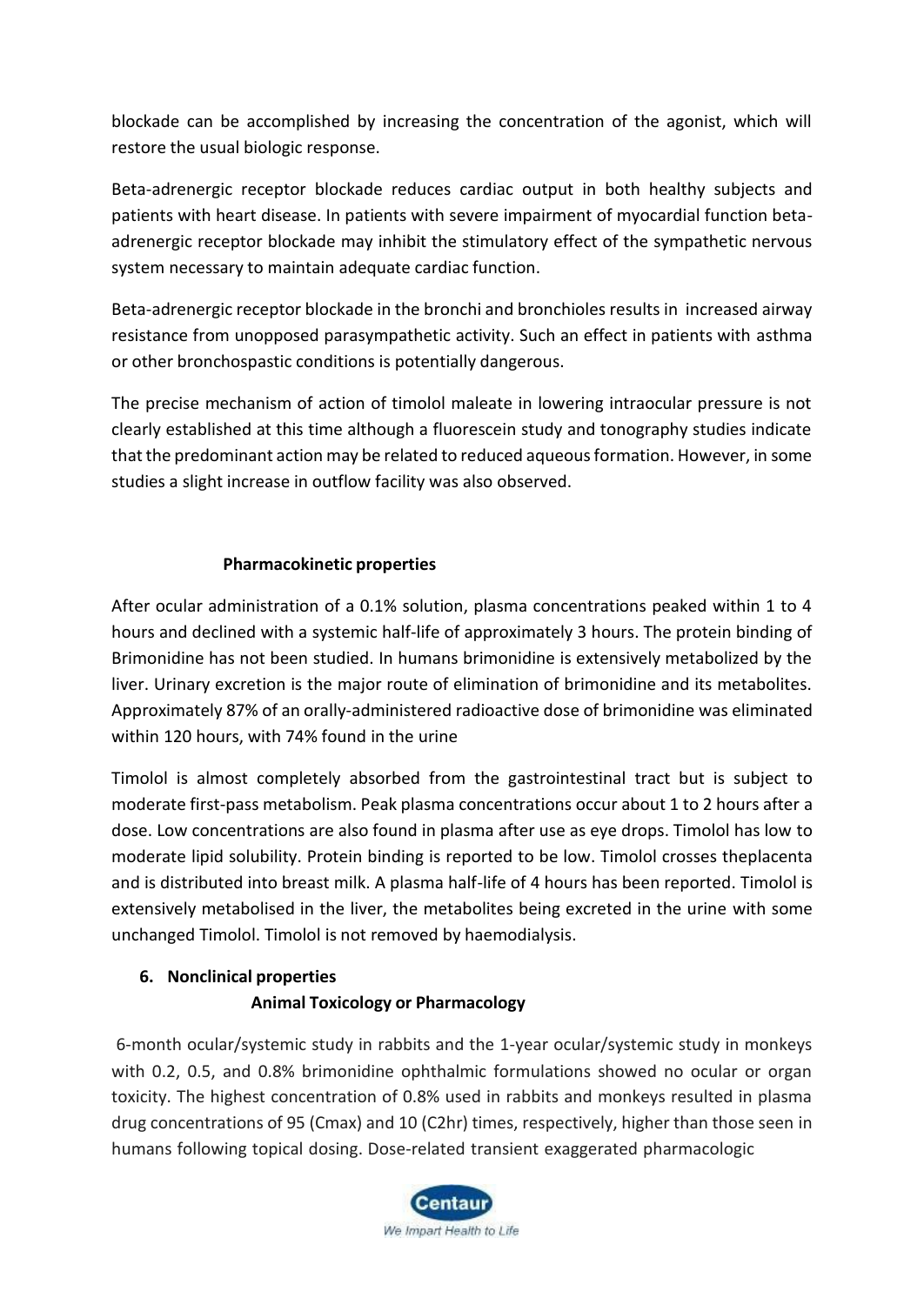effects of sedation were observed in the 1-year oral study in monkeys without any organ toxicity. The dose that elicited an apparent pharmacologic effect produced a plasma drug concentration that was approximately 115 times higher than that in humans. In 2-year carcinogenicity studies in mice and rats using doses that produced plasma concentrations 77 and 118 times, respectively, higher than those seen in humans, no oncogenic effect was observed.

No adverse ocular effects were observed in rabbits and dogs administered with timolol maleate topically in studies lasting one and two years, respectively. The oral LD50 of the medicine is 1190 and 900mg/kg in female mice and female rats, respectively.

# **7. Description**

Brimonidine is a relatively selective alpha-2 adrenergic receptor agonist (topical intraocular pressure lowering agent). The structural formula of brimonidine tartrate is: 5-Bromo-6-(2 imidazolidinylideneamino) quinoxaline L-tartrate; MW= 442.24.



Timolol Maleate is the maleate salt form of [timolol,](https://pubchem.ncbi.nlm.nih.gov/compound/timolol) a [propanolamine d](https://pubchem.ncbi.nlm.nih.gov/compound/propanolamine)erivative and a nonselective beta-adrenergic antagonist with antihypertensive property. Chemical name is (*Z*) but-2-enedioic acid;(2*S*)-1-(*tert*-butylamino)-3-[(4-morpholin-4-yl-1,2,5-thiadiazol-3 yl)oxy]propan-2-ol. Molecular weight is 432.5 g/mol. The structure formula is:

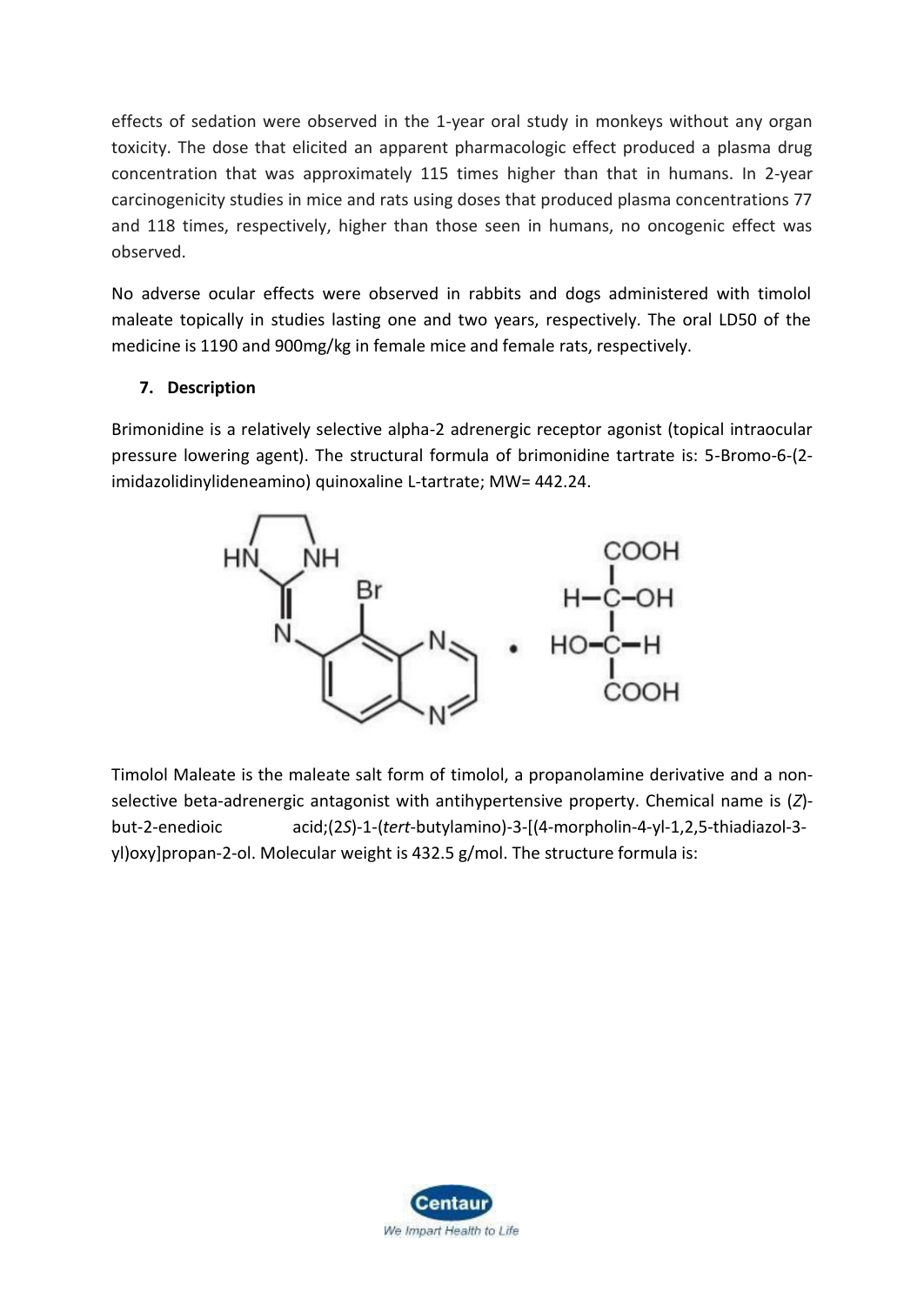

The empirical formula is  $C_{17}H_{28}N_4O_7S$ . Timolol maleate is a white odourless, crystalline powder which is soluble in water, methanol and alcohol and has a melting point of 201.5° C to 202.5° C.

# **8. Pharmaceutical particulars Incompatibilities**

There are no known incompatibilities.

# **Shelf-life**

36 months.

# **Packaging Information**

BRIMOPRESS-T is supplied sterile in 5 ml lupolen transparent plastic bottles.

# **Storage and handling instructions**

Store in a cool, dry and dark place only

# **9. Patient Counselling Information Adverse Reactions**

Refer part 4.8

# **Drug Interactions**

Refer part 4.5